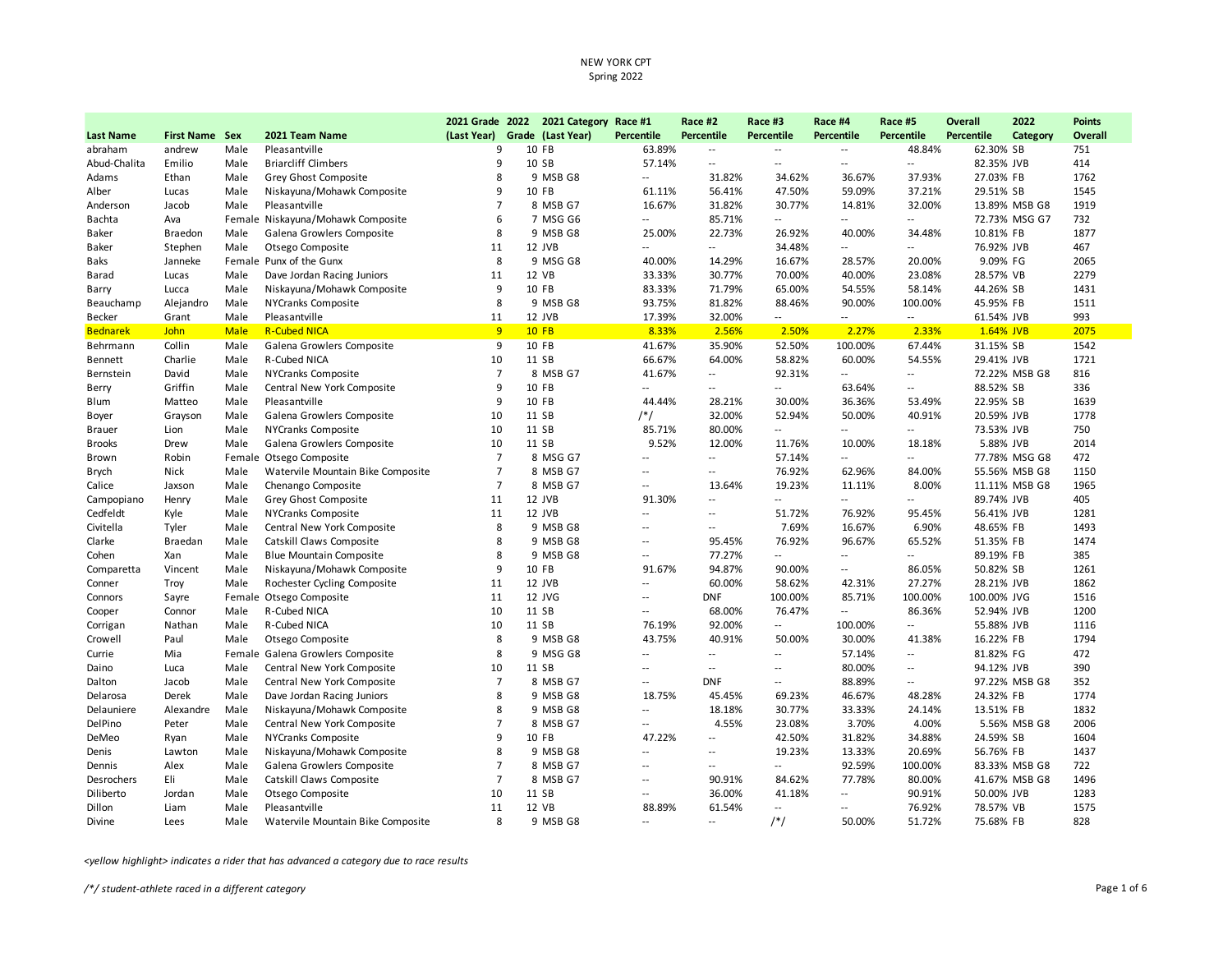|                  |                       |      |                                   |                | 2021 Grade 2022 2021 Category Race #1 |                             | Race #2                     | Race #3                  | Race #4                  | Race #5                  | <b>Overall</b> | 2022          | <b>Points</b> |
|------------------|-----------------------|------|-----------------------------------|----------------|---------------------------------------|-----------------------------|-----------------------------|--------------------------|--------------------------|--------------------------|----------------|---------------|---------------|
| <b>Last Name</b> | <b>First Name Sex</b> |      | 2021 Team Name                    | (Last Year)    | Grade (Last Year)                     | <b>Percentile</b>           | <b>Percentile</b>           | Percentile               | Percentile               | Percentile               | Percentile     | Category      | Overall       |
| Donaldson        | Declan                | Male | Grey Ghost Composite              | 8              | 9 MSB G8                              | $\sim$ $\sim$               | $\overline{\phantom{a}}$    | 38.46%                   | 6.67%                    | 13.79%                   | 59.46% FB      |               | 1436          |
| Downs            | Alex                  | Male | R-Cubed NICA                      | 9              | 10 FB                                 | 94.44%                      | 84.62%                      | 77.50%                   | 72.73%                   | 83.72%                   | 45.90% SB      |               | 1320          |
| <b>DuBois</b>    | Wyatt                 | Male | Galena Growlers Composite         | 11             | 12 JVB                                | $\overline{a}$              | $\overline{\phantom{a}}$    |                          | 65.38%                   | $\overline{\phantom{a}}$ | 84.62% JVB     |               | 425           |
| Durso            | Dominic               | Male | <b>Fingerlakes Composite</b>      | 9              | 10 FB                                 | - -                         | $\overline{\phantom{a}}$    | 62.50%                   | $\sim$                   | 79.07%                   | 67.21% SB      |               | 682           |
| Efaw             | Kyle                  | Male | Niskayuna/Mohawk Composite        | 8              | 9 MSB G8                              | $\overline{\phantom{a}}$    | $\overline{\phantom{a}}$    | 23.08%                   | 20.00%                   | 10.34%                   | 54.05% FB      |               | 1441          |
| Einhorn          | Cameron               | Male | R-Cubed NICA                      | 6              | 7 MSB G6                              | 38.46%                      | 30.77%                      | 20.00%                   | 20.00%                   | 14.29%                   |                | 15.79% MSB G7 | 1998          |
| Eisenberg        | Mark                  | Male | <b>Independent Riders</b>         | 10             | 11 SB                                 | 90.48%                      | $\sim$                      | <b>DNF</b>               | $\overline{\phantom{a}}$ | $\overline{\phantom{a}}$ | 97.06% JVB     |               | 375           |
| Evans            | Owen                  | Male | Rochester Cycling Composite       | 9              | 10 FB                                 | 44                          | $\mathcal{L}_{\mathcal{A}}$ | 80.00%                   | 70.45%                   | 74.42%                   | 55.74% SB      |               | 991           |
| Farley           | Cole                  | Male | Chenango Composite                | 10             | 11 SB                                 | 33.33%                      | 48.00%                      | $\overline{\phantom{a}}$ | $\overline{a}$           | $\overline{\phantom{a}}$ | 64.71% JVB     |               | 862           |
| Fertucci         | Christopher Male      |      | <b>Briarcliff Climbers</b>        | 9              | 10 FB                                 | 55.56%                      | $\sim$ $-$                  | $\overline{a}$           | $\sim$ $\sim$            | $\overline{\phantom{a}}$ | 85.25% SB      |               | 370           |
| Feury            | Theo                  | Male | Otsego Composite                  | $\overline{7}$ | 8 MSB G7                              | $\sim$                      | $\sim$                      | 73.08%                   | 70.37%                   | $\overline{\phantom{a}}$ |                | 80.56% MSB G8 | 750           |
| Fillion          | Erin                  |      | Female Grey Ghost Composite       | 8              | 9 MSG G8                              | $\sim$ $\sim$               | 100.00%                     | 83.33%                   | 100.00%                  | 80.00%                   | 36.36% FG      |               | 1879          |
| Fisk             | Coillin               | Male | Niskayuna/Mohawk Composite        | $\overline{7}$ | 8 MSB G7                              | 91.67%                      | 95.45%                      | 80.77%                   | $\sim$                   | $\overline{\phantom{a}}$ |                | 55.56% MSB G8 | 1150          |
| Frank            | Jordan                |      | Female Niskayuna/Mohawk Composite | 10             | 11 SG                                 | 100.00%                     | 88.89%                      | 88.89%                   | 87.50%                   | 100.00%                  | 80.00% JVG     |               | 1831          |
| Furniss          | Corinne               |      | Female Pleasantville              | 10             | 11 SG                                 | 33.33%                      | 44.44%                      | 55.56%                   | $\sim$                   | 44.44%                   | 40.00% JVG     |               | 1936          |
| Furniss          | Jem                   | Male | Pleasantville                     | 8              | 9 MSB G8                              | 12.50%                      | 9.09%                       | 11.54%                   | 10.00%                   | 96.55%                   | 5.41% FB       |               | 1967          |
| Galluccio        | Lily                  |      | Female R-Cubed NICA               | q              | 10 FG                                 | 75.00%                      | 77.78%                      | 55.56%                   | 77.78%                   | 50.00%                   | 63.64% SG      |               | 1903          |
| Garrelts         | Sylvan                | Male | Catskill Claws Composite          | 6              | 7 MSB G6                              | 46.15%                      | 15.38%                      | 13.33%                   | 6.67%                    | 50.00%                   |                | 21.05% MSB G7 | 1997          |
| Gendrou          | Casco                 | Male | Rochester Cycling Composite       | $\overline{7}$ | 8 MSB G7                              | $\overline{\phantom{a}}$    | 68.18%                      | $\overline{\phantom{a}}$ | $\sim$                   | 48.00%                   |                | 66.67% MSB G8 | 849           |
| Gilbert          | Patrick               | Male | Niskayuna/Mohawk Composite        | 9              | 10 FB                                 | $\overline{\phantom{a}}$    | 64.10%                      | 50.00%                   | 47.73%                   | 41.86%                   | 39.34% SB      |               | 1496          |
| Gilson           | Jacob                 | Male | Niskayuna/Mohawk Composite        | 10             | 11 VB                                 | 11.11%                      | 7.69%                       | 30.00%                   | 10.00%                   | 7.69%                    | 7.14% VB       |               | 2375          |
| Gloo             | Mara                  |      | Female Central New York Composite | $\overline{7}$ | 8 MSG G7                              | $\overline{\phantom{a}}$    | $\mathcal{L}_{\mathcal{F}}$ | 71.43%                   | $\overline{\phantom{a}}$ | $\overline{\phantom{a}}$ |                | 88.89% MSG G8 | 464           |
| Gloo             | Trent                 | Male | Central New York Composite        | 9              | 10 FB                                 | $\sim$                      | $\sim$ $-$                  | 45.00%                   | 52.27%                   | $\overline{\phantom{a}}$ | 63.93% SB      |               | 736           |
| Gordon           | Shane                 | Male | Pleasantville                     | 8              | 9 MSB G8                              | 56.25%                      | $\sim$                      | $\overline{\phantom{a}}$ | $\overline{\phantom{a}}$ | $\overline{\phantom{a}}$ | 86.49% FB      |               | 434           |
| Grabick          | Owen                  | Male | Niskayuna/Mohawk Composite        | 10             | 11 SB                                 | 61.90%                      | 76.00%                      | 82.35%                   | 85.00%                   | 72.73%                   | 38.24% JVB     |               | 1645          |
| Grabicki         | Lochlan               | Male | Niskayuna/Mohawk Composite        | $\overline{7}$ | 8 MSB G7                              | 50.00%                      | 63.64%                      | 61.54%                   | 51.85%                   | 56.00%                   |                | 27.78% MSB G8 | 1724          |
| Gredick          | Harrison              | Male | Pleasantville                     | 6              | 7 MSB G6                              | 61.54%                      | 53.85%                      | 46.67%                   | 46.67%                   | 42.86%                   |                | 42.11% MSB G7 | 1870          |
| Griff            | Sam                   | Male | Pleasantville                     | 9              | 10 FB                                 | 25.00%                      | 30.77%                      | 25.00%                   | 22.73%                   | 20.93%                   | 14.75% SB      |               | 1789          |
| Guzy             | Cooper                | Male | Niskayuna/Mohawk Composite        | 11             | 12 JVB                                | 73.91%                      | 92.00%                      | 72.41%                   | 61.54%                   | 90.91%                   | 46.15% JVB     |               | 1726          |
| Guzzo            | Olivia                |      | Female Niskayuna/Mohawk Composite | 10             | 11 SG                                 | 11.11%                      | 11.11%                      | 11.11%                   | 12.50%                   | 11.11%                   | 10.00% JVG     |               | 2075          |
| Gvozdev          | Anton                 | Male | Grey Ghost Composite              | 6              | 7 MSB G6                              | $\sim$ $\sim$               | $\sim$                      | $\overline{a}$           | $\overline{\phantom{a}}$ | 64.29%                   |                | 89.47% MSB G7 | 476           |
| Hamdan           | Jordan                | Male | Chenango Composite                | 9              | 10 FB                                 | $\sim$                      | $\sim$                      | $\overline{\phantom{a}}$ | 95.45%                   | $\overline{\phantom{a}}$ | 98.36% SB      |               | 298           |
| Hanaburgh        | Garrett               | Male | Niskayuna/Mohawk Composite        | 10             | 11 JVB                                | 47.83%                      | 40.00%                      | 44.83%                   | 38.46%                   | 45.45%                   | 20.51% JVB     |               | 1927          |
| Hance            | Jasper                | Male | Catskill Claws Composite          | $\overline{7}$ | 8 MSB G7                              | 83.33%                      | 77.27%                      | <b>DNF</b>               | 74.07%                   | 76.00%                   |                | 36.11% MSB G8 | 1589          |
| Hancock          | Daniel                | Male | Grey Ghost Composite              | $\overline{7}$ | 8 MSB G7                              | $\sim$                      | $\overline{\phantom{a}}$    | $\overline{\phantom{a}}$ | 40.74%                   | $\overline{\phantom{a}}$ |                | 86.11% MSB G8 | 420           |
| Hanna            | Madeline              |      | Female Niskayuna/Mohawk Composite | 6              | 7 MSG G6                              | 100.00%                     | 57.14%                      | 57.14%                   | 57.14%                   | 50.00%                   |                | 36.36% MSG G7 | 1970          |
| Harrington       | Skye                  | Male | <b>Fingerlakes Composite</b>      | 8              | 9 MSB G8                              | $\sim$ $\sim$               | $\overline{\phantom{a}}$    | 73.08%                   | 76.67%                   | 68.97%                   | 64.86% FB      |               | 1132          |
| Hart             | Brayden               | Male | R-Cubed NICA                      | $\overline{7}$ | 8 MSB G7                              | $\sim$ $\sim$               | 54.55%                      | 38.46%                   | 44.44%                   | 44.00%                   |                | 30.56% MSB G8 | 1715          |
| Hayes            | Nicholas              | Male | Grey Ghost Composite              | 8              | 9 MSB G8                              | $\sim$ $\sim$               | $\overline{a}$              | $\overline{\phantom{a}}$ | 86.67%                   | $\overline{\phantom{a}}$ | 100.00% FB     |               | 344           |
| Healey           | James                 | Male | Niskayuna/Mohawk Composite        | 8              | 9 MSB G8                              | 62.50%                      | $\sim$                      | 80.77%                   | $\sim$                   | 62.07%                   | 62.16% FB      |               | 1205          |
| <b>Healey</b>    | <b>Maya</b>           |      | Female Niskayuna/Mohawk Composite | 10             | <b>11 JVG</b>                         | 20.00%                      | 28.57%                      | 28.57%                   | 14.29%                   | 14.29%                   | 14.29% VG      |               | 2225          |
| Heavner          | Brendan               | Male | Otsego Composite                  | $\overline{7}$ | 8 MSB G7                              | 58.33%                      | 59.09%                      | 57.69%                   | 55.56%                   | 60.00%                   |                | 33.33% MSB G8 | 1709          |
| Heavner          | Nathan                | Male | Otsego Composite                  | 11             | 12 JVB                                | 69.57%                      | 52.00%                      | 65.52%                   | 57.69%                   | 50.00%                   | 35.90% JVB     |               | 1839          |
| Heffern          | Lucas                 | Male | Niskayuna/Mohawk Composite        | 6              | 7 MSB G6                              | $\mathcal{L}_{\mathcal{A}}$ | $\sim$                      | $\overline{\phantom{a}}$ | $\overline{\phantom{a}}$ | 92.86%                   |                | 94.74% MSB G7 | 446           |
| Hendrickson      | Jack                  | Male | Chenango Composite                | $\overline{7}$ | 8 MSB G7                              | $\sim$                      | 18.18%                      | 7.69%                    | 7.41%                    | 16.00%                   |                | 8.33% MSB G8  | 1971          |
| Hendrickson      | Vida                  |      | Female Chenango Composite         | 9              | 10 FG                                 | 62.50%                      | 66.67%                      | 88.89%                   | 44.44%                   | 30.00%                   | 36.36% SG      |               | 1946          |
| Herber           | Sam                   | Male | Central New York Composite        | $\overline{7}$ | 8 MSB G7                              | $\sim$ $\sim$               | 27.27%                      | $\sim$ $\sim$            | 22.22%                   | 20.00%                   |                | 44.44% MSB G8 | 1422          |
| Higgins          | Ethan                 | Male | R-Cubed NICA                      | 8              | 9 MSB G8                              | 37.50%                      | 13.64%                      | 15.38%                   | 26.67%                   | 27.59%                   | 8.11% FB       |               | 1918          |
| Higgins          | Riley                 | Male | R-Cubed NICA                      | 6              | 7 MSB G6                              | 23.08%                      | 7.69%                       | 6.67%                    | 80.00%                   | 28.57%                   |                | 5.26% MSB G7  | 2025          |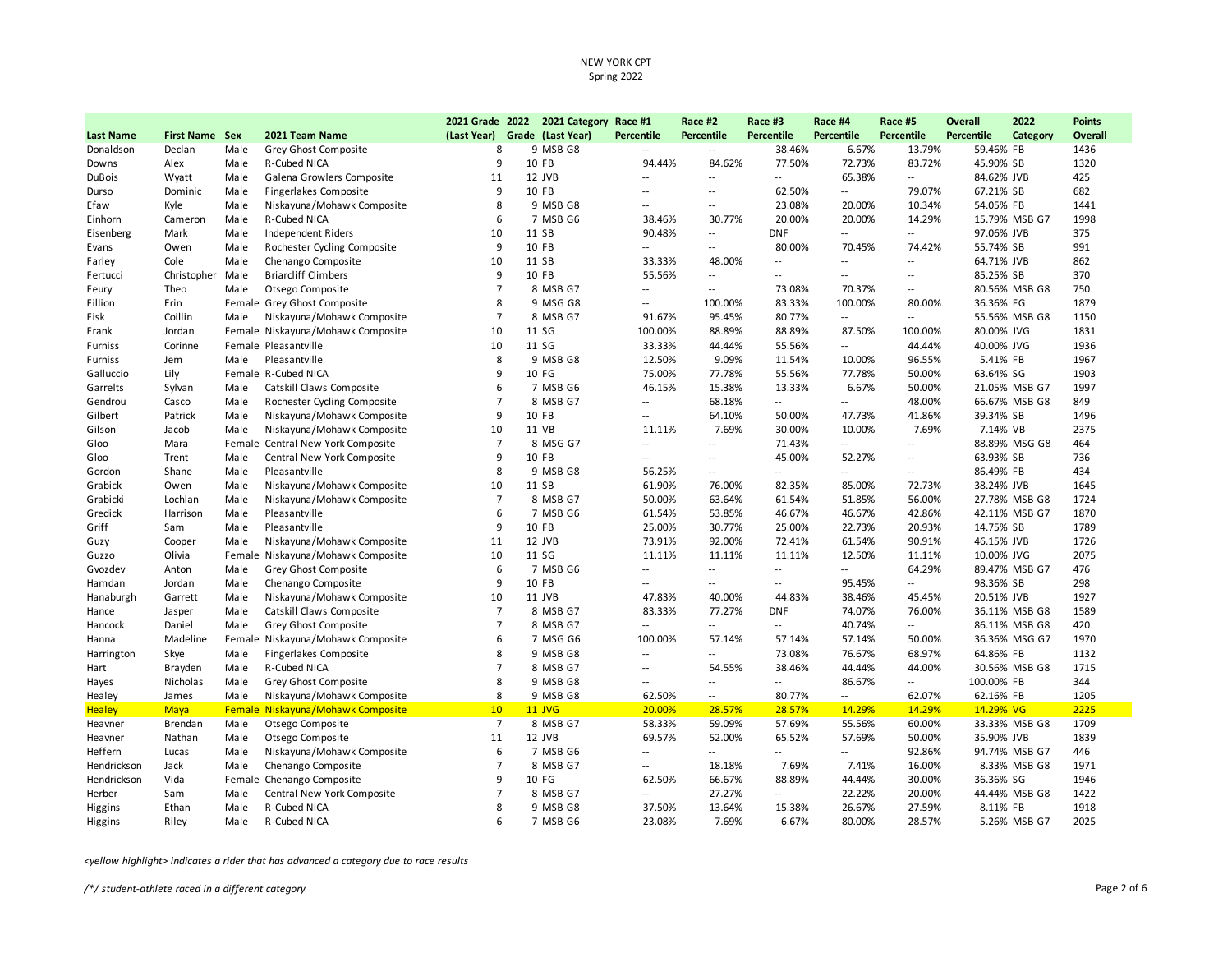|                  |                       |             |                                   |                | 2021 Grade 2022 2021 Category Race #1 |                          | Race #2                     | Race #3                  | Race #4                  | Race #5                    | <b>Overall</b> | 2022           | <b>Points</b> |
|------------------|-----------------------|-------------|-----------------------------------|----------------|---------------------------------------|--------------------------|-----------------------------|--------------------------|--------------------------|----------------------------|----------------|----------------|---------------|
| <b>Last Name</b> | <b>First Name Sex</b> |             | 2021 Team Name                    | (Last Year)    | Grade (Last Year)                     | <b>Percentile</b>        | Percentile                  | Percentile               | Percentile               | Percentile                 | Percentile     | Category       | Overall       |
| Hoadley          | Elizabeth             |             | Female Pleasantville              | 10             | 11 SG                                 | 88.89%                   | 77.78%                      | 77.78%                   | 75.00%                   | 88.89%                     | 70.00% JVG     |                | 1861          |
| Hodgson          | Talia                 |             | Female Grey Ghost Composite       | 6              | 7 MSG G6                              | 75.00%                   | 42.86%                      | 28.57%                   | 42.86%                   | 66.67%                     |                | 27.27% MSG G7  | 1996          |
| Hopkins          | Tyler                 | Male        | Chenango Composite                | 10             | 11 SB                                 | $\overline{\phantom{a}}$ | 24.00%                      | 29.41%                   | 20.00%                   | 22.73%                     | 11.76% JVB     |                | 1902          |
| Ingleston        | Liam                  | Male        | Niskayuna/Mohawk Composite        | $\overline{7}$ | 8 MSB G7                              | 25.00%                   | 50.00%                      | 26.92%                   | 81.48%                   | 40.00%                     |                | 22.22% MSB G8  | 1842          |
| loffe            | Elijah                | Male        | Niskayuna/Mohawk Composite        | 10             | 11 SB                                 | $\sim$                   | $\overline{a}$              | $\overline{\phantom{a}}$ | $\sim$                   | 68.18%                     | 79.41% JVB     |                | 432           |
| Jarl             | Emma                  |             | Female Pleasantville              | 8              | 9 FG                                  | $/*/$                    | 11.11%                      | 22.22%                   | 33.33%                   | 90.00%                     | 27.27% FG      |                | 1972          |
| Juergens         | Axel                  | Male        | Catskill Claws Composite          | $\overline{7}$ | 8 MSB G7                              | 66.67%                   | $\sim$                      | 88.46%                   | 85.19%                   | 88.00%                     |                | 38.89% MSB G8  | 1542          |
| Kane             | Simon                 | Male        | NYCranks Composite                | 9              | 10 FB                                 | <b>DNF</b>               | 43.59%                      | 57.50%                   | 27.27%                   | 44.19%                     | 27.87% SB      |                | 1562          |
| Katz             | Dylan                 | Male        | Dave Jordan Racing Juniors        | 11             | 12 JVB                                | 43.48%                   | 56.00%                      | 41.38%                   | $\overline{\phantom{a}}$ | 54.55%                     | 30.77% JVB     |                | 1856          |
| Kemnah           | Alex                  | Male        | Galena Growlers Composite         | 8              | 9 MSB G8                              | $\sim$                   | 27.27%                      | 46.15%                   | 43.33%                   | 17.24%                     | 18.92% FB      |                | 1788          |
| Kershaw          | Brayden               | Male        | <b>R-Cubed NICA</b>               | $\overline{7}$ | 8 MSB G7                              | $\sim$                   | $\overline{\phantom{a}}$    | <b>DNF</b>               | $\overline{\phantom{a}}$ | 92.00%                     |                | 91.67% MSB G8  | 384           |
| Kinal            | Bohdan                | Male        | Niskayuna/Mohawk Composite        | 10             | 11 SB                                 | 19.05%                   | 28.00%                      | 35.29%                   | 40.00%                   | 31.82%                     | 14.71% JVB     |                | 1893          |
| Kinal            | Landon                | Male        | Niskayuna/Mohawk Composite        | 8              | 9 FB                                  | 38.89%                   | 66.67%                      | 17.50%                   | 20.45%                   | 39.53%                     | 18.03% FB      |                | 1728          |
| Kluge            | Dylan                 | Male        | Pleasantville                     | 10             | 11 SB                                 | 23.81%                   | 20.00%                      | 17.65%                   | 25.00%                   | $\overline{\phantom{a}}$   | 17.65% JVB     |                | 1873          |
| korenblit        | joseph                | Male        | NYCranks Composite                | 10             | 11 SB                                 | 71.43%                   | 84.00%                      | $\overline{\phantom{a}}$ | $\overline{\phantom{a}}$ | <b>DNF</b>                 | 70.59% JVB     |                | 761           |
| Krause           | Jackson               | Male        | Catskill Claws Composite          | 8              | 9 MSB G8                              | 75.00%                   | 72.73%                      | 96.15%                   | 93.33%                   | 82.76%                     | 37.84% FB      |                | 1556          |
| LaBelle          | Ezra                  | Male        | <b>Harrison Composite</b>         | 10             | 11 SB                                 | 28.57%                   | 40.00%                      | 64.71%                   | $\overline{\phantom{a}}$ | 45.45%                     | 23.53% JVB     |                | 1771          |
| LaBelle          | Levi                  | Male        | Harrison Composite                | 6              | 7 MSB G6                              | 100.00%                  | 92.31%                      | $\overline{\phantom{a}}$ | $\sim$ $\sim$            | $\overline{\phantom{a}}$   |                | 84.21% MSB G7  | 822           |
| LaBelle          | Phoebe                |             | Female Harrison Composite         | 8              | 9 MSG G8                              | 80.00%                   | 85.71%                      | $\overline{\phantom{a}}$ | $\sim$ $-$               | $\overline{\phantom{a}}$ . | 63.64% FG      |                | 928           |
| LaPointe         | Noah                  | Male        | Otsego Composite                  | 8              | 9 MSB G8                              | 50.00%                   | 54.55%                      | 84.62%                   | 53.33%                   | 58.62%                     | 32.43% FB      |                | 1689          |
| Larkin           | Ben                   | Male        | <b>R-Cubed NICA</b>               | 8              | 9 MSB G8                              | $\sim$                   | $-$                         | $\sim$                   | $\overline{a}$           | 44.83%                     | 83.78% FB      |                | 446           |
| Larocque         | Logan                 | Male        | R-Cubed NICA                      | 8              | 9 MSB G8                              | $\sim$                   | 36.36%                      | 42.31%                   | 23.33%                   | 31.03%                     | 21.62% FB      |                | 1785          |
| Larsen           | <b>Brock</b>          | Male        | R-Cubed NICA                      | 6              | 7 MSB G6                              | $\sim$                   | $\mathcal{L}_{\mathcal{A}}$ | 53.33%                   | 26.67%                   | 85.71%                     |                | 68.42% MSB G7  | 1366          |
| Lawrence         | Andrew                | Male        | Galena Growlers Composite         | 6              | 7 MSB G6                              | 69.23%                   | 61.54%                      | <b>DNF</b>               | 86.67%                   | 100.00%                    |                | 57.89% MSB G7  | 1722          |
| Leiching         | Timothy               | Male        | Punx of the Gunx                  | 8              | 9 MSB G8                              | $\sim$                   | $\sim$ $-$                  | $\overline{\phantom{a}}$ | $\sim$ $\sim$            | 93.10%                     | 94.59% FB      |                | 364           |
| Letterman        | Owen                  | Male        | R-Cubed NICA                      | 9              | 10 FB                                 | 72.22%                   | 48.72%                      | 32.50%                   | 93.18%                   | 32.56%                     | 26.23% SB      |                | 1591          |
| Littlewood       | Zachary               | Male        | Pleasantville                     | 8              | 9 MSB G8                              | 100.00%                  | 63.64%                      | 57.69%                   | 56.67%                   | $\sim$                     | 35.14% FB      |                | 1573          |
| Lobosco          | Jonathan              | Male        | R-Cubed NICA                      | 6              | 7 MSB G6                              | $\sim$                   | 84.62%                      | 73.33%                   | 53.33%                   | 78.57%                     |                | 52.63% MSB G7  | 1741          |
| Lobosco III      | <b>Charles</b>        | <b>Male</b> | <b>R-Cubed NICA</b>               | 7              | 8FB                                   | 22.22%                   | 7.69%                       | 7.50%                    | 15.91%                   | 18.60%                     | 9.84% JVB      |                | 1919          |
| Logue            | <b>Brighton</b>       | Male        | Otsego Composite                  | $\overline{7}$ | 8 MSB G7                              | $\sim$                   | 22.73%                      | 11.54%                   | 18.52%                   | 24.00%                     |                | 16.67% MSB G8  | 1910          |
| Logue            | Connor                | Male        | <b>Fingerlakes Composite</b>      | 8              | 9 MSB G8                              | $\sim$                   | $\overline{\phantom{a}}$    | 100.00%                  | 80.00%                   | 72.41%                     | 70.27% FB      |                | 1091          |
| Loughlin         | Kevin                 | Male        | Central New York Composite        | 6              | 7 MSB G6                              | $\sim$                   | $\sim$ $-$                  | $\overline{\phantom{a}}$ | 93.33%                   | $\overline{\phantom{a}}$   |                | 100.00% MSB G7 | 402           |
| Lunin-Pack       | Gabe                  | Male        | Dave Jordan Racing Juniors        | 9              | 10 FB                                 | 88.89%                   | 69.23%                      | $\overline{\phantom{a}}$ | 77.27%                   | $\overline{\phantom{a}}$   | 57.38% SB      |                | 980           |
| Lynch            | Lauryn                |             | Female Grey Ghost Composite       | 8              | 9 MSG G8                              | $\sim$                   | $\overline{a}$              | 100.00%                  | 85.71%                   | $\overline{\phantom{a}}$   | 72.73% FG      |                | 912           |
| <b>MacDonald</b> | Ewan                  | <b>Male</b> | Pleasantville                     | 9              | $10$ FB                               | 27.78%                   | 5.13%                       | 15.00%                   | 11.36%                   | 9.30%                      | 6.56% JVB      |                | 1954          |
| MacDonald        | Lucia                 |             | Female Grey Ghost Composite       | 6              | 7 MSG G6                              | $\sim$                   | 100.00%                     | 100.00%                  | $\sim$                   | $\overline{a}$             |                | 63.64% MSG G7  | 1236          |
| MacIntosh        | Kiera                 |             | Female R-Cubed NICA               | 6              | 7 MSG G6                              | $\overline{\phantom{a}}$ | 71.43%                      | 71.43%                   | $\sim$ $-$               | 83.33%                     |                | 45.45% MSG G7  | 1438          |
| MacIntosh        | Michael               | Male        | R-Cubed NICA                      | 9              | 10 FB                                 | $\sim$                   | 51.28%                      | $\sim$ $\sim$            | $\sim$ $-$               | 90.70%                     | 65.57% SB      |                | 686           |
| MacNaughton      | Ewan                  | Male        | Niskayuna/Mohawk Composite        | 8              | 9 MSB G8                              | 68.75%                   | 50.00%                      | 53.85%                   | 60.00%                   | 55.17%                     | 29.73% FB      |                | 1692          |
| Margelot         | Drew                  | Male        | R-Cubed NICA                      | 9              | 10 FB                                 | 36.11%                   | 25.64%                      | 35.00%                   | 25.00%                   | 23.26%                     | 16.39% SB      |                | 1748          |
| Marino           | Joseph                | Male        | <b>Blue Mountain Composite</b>    | 10             | 11 SB                                 | $\sim$                   | $\sim$                      | $\overline{\phantom{a}}$ | 30.00%                   | 4.55%                      | 44.12% JVB     |                | 1478          |
| Markley          | Paolo                 | Male        | Central New York Composite        | $\overline{7}$ | 8 MSB G7                              | $\overline{\phantom{a}}$ | $\overline{\phantom{a}}$    | 42.31%                   | <b>DNF</b>               | 36.00%                     |                | 61.11% MSB G8  | 896           |
| Marshall         | Andrew                | Male        | Dave Jordan Racing Juniors        | 11             | 12 JVB                                | 30.43%                   | 84.00%                      | 62.07%                   | 69.23%                   | 86.36%                     | 41.03% JVB     |                | 1800          |
| Martin           | Brendan               | Male        | NYCranks Composite                | 10             | 11 SB                                 | $\sim$ $\sim$            | 16.00%                      | $\overline{\phantom{a}}$ | $\sim$                   | $\overline{\phantom{a}}$   | 76.47% JVB     |                | 472           |
| <b>Marvin</b>    | <b>Silas</b>          | <b>Male</b> | <b>R-Cubed NICA</b>               | 9              | 10 JVB                                | 39.13%                   | 20.00%                      | 13.79%                   | 15.38%                   | 18.18%                     | 7.69% VB       |                | 2112          |
| Mastrandrea      | Luke                  | Male        | NYCranks Composite                | 10             | 11 SB                                 | 52.38%                   | 60.00%                      | $\overline{\phantom{a}}$ | 70.00%                   | 59.09%                     | 35.29% JVB     |                | 1664          |
| Maughan          | Phillip               | Male        | R-Cubed NICA                      | 11             | 12 JVB                                | $\sim$                   | 64.00%                      | 79.31%                   | $\overline{\phantom{a}}$ | 59.09%                     | 53.85% JVB     |                | 1312          |
| Mavrides         | Ceci                  |             | Female Niskayuna/Mohawk Composite | $\overline{7}$ | 8 MSG G7                              | 100.00%                  | 100.00%                     | $\overline{\phantom{a}}$ | $\overline{a}$           | $\overline{\phantom{a}}$   |                | 66.67% MSG G8  | 928           |
| Mbareck          | Mohamed               | Male        | <b>Blue Mountain Composite</b>    | 10             | 11 SB                                 | <b>DNF</b>               | $\sim$                      | $\sim$                   | 45.00%                   | 36.36%                     | 58.82% JVB     |                | 918           |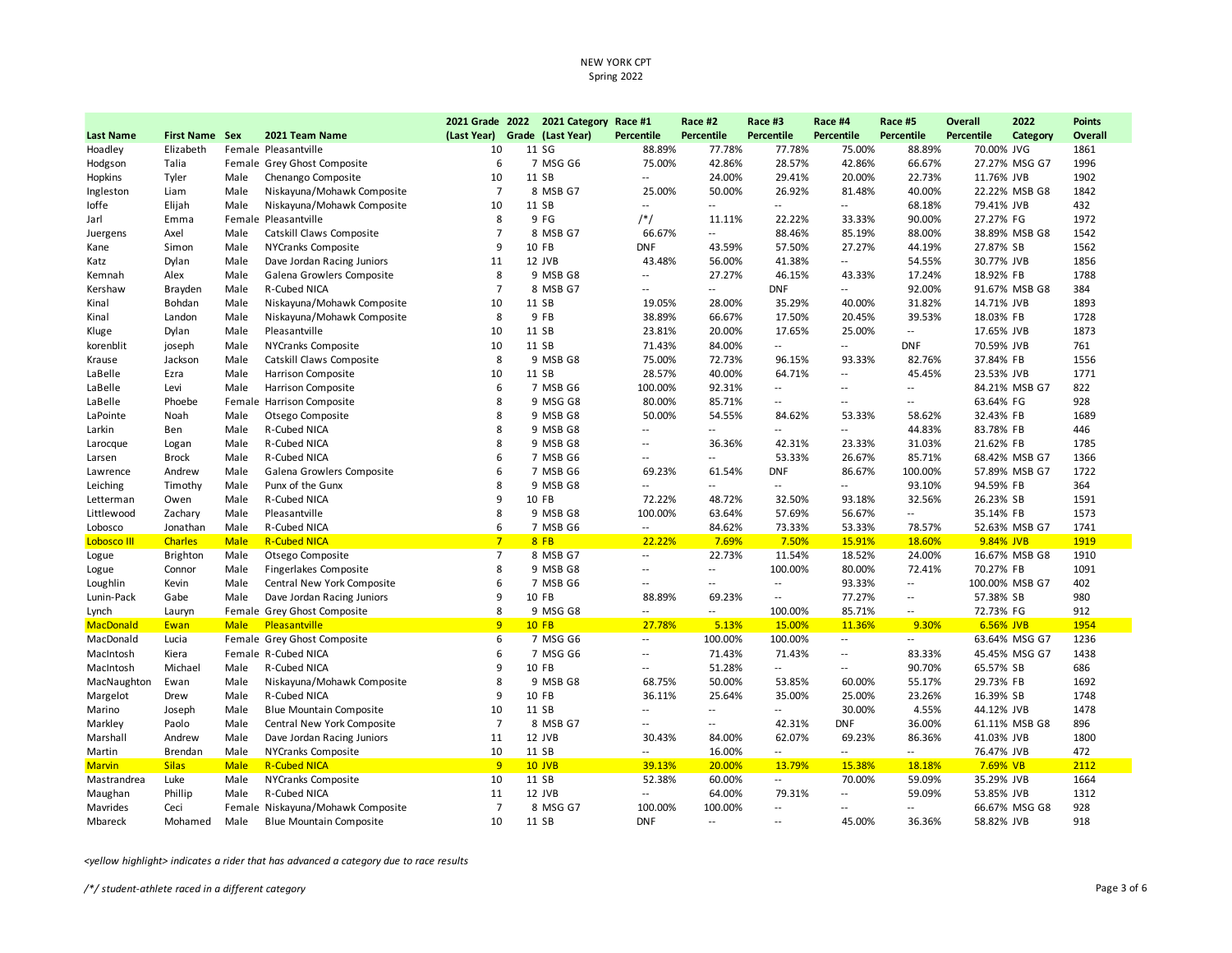|                  |                       |             |                                          | 2021 Grade 2022 | 2021 Category Race #1 |                            | Race #2                     | Race #3                     | Race #4                     | Race #5                     | <b>Overall</b>    | 2022          | <b>Points</b> |
|------------------|-----------------------|-------------|------------------------------------------|-----------------|-----------------------|----------------------------|-----------------------------|-----------------------------|-----------------------------|-----------------------------|-------------------|---------------|---------------|
| <b>Last Name</b> | <b>First Name Sex</b> |             | 2021 Team Name                           | (Last Year)     | Grade (Last Year)     | <b>Percentile</b>          | <b>Percentile</b>           | <b>Percentile</b>           | <b>Percentile</b>           | Percentile                  | <b>Percentile</b> | Category      | Overall       |
| McCarthy         | Jacob                 | Male        | Niskayuna/Mohawk Composite               | 10              | 11 SB                 | 14.29%                     | 8.00%                       | 23.53%                      | 15.00%                      | 13.64%                      | 8.82% JVB         |               | 2006          |
| McCarthy         | Nolan                 | Male        | Rochester Cycling Composite              | 10              | 11 SB                 | $\sim$                     | $\mathcal{L}_{\mathcal{A}}$ | <b>DNF</b>                  | 95.00%                      | 95.45%                      | 67.65% JVB        |               | 770           |
| McHugh           | Joe                   | Male        | R-Cubed NICA                             | 10              | 11 SB                 | $\sim$                     | 52.00%                      | $\overline{\phantom{a}}$    | $\sim$                      | $\overline{\phantom{a}}$    | 85.29% JVB        |               | 408           |
| <b>McKinley</b>  | <b>James</b>          | <b>Male</b> | <b>NYCranks Composite</b>                | 11              | $12$ JVB              | $\sim$                     | 12.00%                      | 10.34%                      | <b>DNF</b>                  | 13.64%                      | 51.28% VB         |               | 1611          |
| McLane           | Sean                  | Male        | Niskayuna/Mohawk Composite               | 10              | 11 SB                 | $\sim$                     | 56.00%                      | $\overline{\phantom{a}}$    | $\sim$                      | $\overline{\phantom{a}}$    | 88.24% JVB        |               | 402           |
| Mehan            | Garrett               | Male        | Grey Ghost Composite                     | 8               | 9 MSB G8              | $\sim$                     | 90.91%                      | 92.31%                      | $\mathcal{L}_{\mathcal{A}}$ | 86.21%                      | 67.57% FB         |               | 1096          |
| Memmer           | Delia                 |             | Female Watervile Mountain Bike Composite | 9               | 10 FG                 | 87.50%                     | 100.00%                     | 66.67%                      | 88.89%                      | 60.00%                      | 72.73% SG         |               | 1871          |
| Micalizzi        | Samuel                | Male        | Chenango Composite                       | 9               | 10 FB                 | $\sim$ $\sim$              | $\sim$ $\sim$               | 92.50%                      | 97.73%                      | $\overline{\phantom{a}}$    | 78.69% SB         |               | 604           |
| Mielke           | John                  | Male        | Pleasantville                            | 8               | 9 MSB G8              | 87.50%                     | 68.18%                      | $\mathcal{L}_{\mathcal{A}}$ | 70.00%                      | 75.86%                      | 40.54% FB         |               | 1552          |
| Mielke           | Tyler                 |             | Female Pleasantville                     | 11              | 12 VG                 | 66.67%                     | 50.00%                      | $\overline{\phantom{a}}$    | 75.00%                      | 66.67%                      | 66.67% VG         |               | 2253          |
| Miller           | Madelyn               |             | Female Grey Ghost Composite              | 8               | 9 MSG G8              | $\overline{\phantom{a}}$   | 28.57%                      | 33.33%                      | 42.86%                      | 40.00%                      | 18.18% FG         |               | 2000          |
| Mimaroglu        | Hunter                | Male        | Central New York Composite               | 10              | 11 SB                 | $\sim$                     | $\overline{\phantom{a}}$    | $\overline{\phantom{a}}$    | 75.00%                      | $\overline{a}$              | 91.18% JVB        |               | 396           |
| Mitchell         | Emma                  |             | Female R-Cubed NICA                      | 9               | 10 FG                 | 50.00%                     | 44.44%                      | 44.44%                      | 55.56%                      | 100.00%                     | 54.55% SG         |               | 1909          |
| Molina           | Mia                   |             | Female NYCranks Composite                | 8               | 9 MSG G8              | 100.00%                    | $\sim$                      | $\overline{\phantom{a}}$    | $\sim$                      | $\overline{a}$              | 90.91% FG         |               | 464           |
| Mooers           | Carter                | Male        | NYCranks Composite                       | 9               | 10 FB                 | 19.44%                     | 20.51%                      | 20.00%                      | 18.18%                      | 16.28%                      | 13.11% SB         |               | 1847          |
| Mooney           | Jack                  | Male        | Independent Riders                       | $\overline{7}$  | 8 MSB G7              | $\sim$                     | 81.82%                      | $\overline{\phantom{a}}$    | $\overline{\phantom{a}}$    | $\overline{\phantom{a}}$    |                   | 94.44% MSB G8 | 380           |
| Moore            | Jackson               | Male        | <b>Briarcliff Climbers</b>               | 9               | 10 FB                 | 50.00%                     | 58.97%                      | 37.50%                      | 56.82%                      | 72.09%                      | 37.70% SB         |               | 1505          |
| Moroney          | Ella                  |             | Female Pleasantville                     | 10              | 11 SG                 | 77.78%                     | 66.67%                      | $\overline{\phantom{a}}$    | $\overline{\phantom{a}}$    | 77.78%                      | 90.00% JVG        |               | 1396          |
| Morse            | Abby                  |             | Female Independent Riders                | 8               | 9 MSG G8              | $\sim$                     | 57.14%                      | 66.67%                      | $\sim$                      | $\overline{\phantom{a}}$    | 54.55% FG         |               | 944           |
| Mousouroulis     | Lyla                  |             | Female Dave Jordan Racing Juniors        | 9               | 10 JVG                | $/*/$                      | 57.14%                      | 71.43%                      | 71.43%                      | 57.14%                      | 71.43% JVG        |               | 2104          |
| Munafo           | Matt                  | Male        | Niskayuna/Mohawk Composite               | 9               | 10 FB                 | $\sim$ $\sim$              | 41.03%                      | 27.50%                      | 38.64%                      | 30.23%                      | 21.31% SB         |               | 1641          |
| Murray           | Emma                  |             | Female Grey Ghost Composite              | 8               | 9 MSG G8              | $\sim$                     | $\sim$                      | 50.00%                      | 14.29%                      | 60.00%                      | 45.45% FG         |               | 1510          |
| Murray           | Sophia                |             | Female Grey Ghost Composite              | 6               | 7 MSG G6              | $\sim$                     | $\sim$ $\sim$               | 85.71%                      | 71.43%                      | 100.00%                     |                   | 54.55% MSG G7 | 1421          |
| Murtagh          | Ryan                  | Male        | R-Cubed NICA                             | 10              | 11 SB                 | 47.62%                     | 72.00%                      | 70.59%                      | 55.00%                      | 77.27%                      | 32.35% JVB        |               | 1705          |
| N'dolo           | Robin                 | Male        | Grey Ghost Composite                     | 11              | 12 JVB                | $\overline{\phantom{a}}$ . | 28.00%                      | 31.03%                      | 23.08%                      | 31.82%                      | 17.95% JVB        |               | 1990          |
| Naylor           | Miles                 | Male        | Fingerlakes Composite                    | 9               | 10 FB                 | $\sim$                     | $\overline{a}$              | 85.00%                      | 86.36%                      | 97.67%                      | 59.02% SB         |               | 930           |
| Nierman          | Jacob                 | Male        | Independent Riders                       | 10              | 11 SB                 | 42.86%                     | $\overline{\phantom{a}}$    | $\overline{a}$              | $\sim$                      | 63.64%                      | 61.76% JVB        |               | 873           |
| Nuzum            | Alex                  | Male        | Pleasantville                            | 6               | 7 MSB G6              | 7.69%                      | $\overline{a}$              | 33.33%                      | 13.33%                      | 21.43%                      |                   | 26.32% MSB G7 | 1983          |
| O'Connell        | Delling               | Male        | NYCranks Composite                       | 9               | 10 FB                 | $\sim$                     | 76.92%                      | $\overline{\phantom{a}}$    | $\overline{\phantom{a}}$    | $\overline{\phantom{a}}$    | 91.80% SB         |               | 329           |
| O'Donnell        | Lilliana              |             | Female Niskayuna/Mohawk Composite        | 6               | 7 MSG G6              | $\sim$                     | 14.29%                      | 42.86%                      | 28.57%                      | 33.33%                      |                   | 18.18% MSG G7 | 2035          |
| O'Shea           | Emma                  |             | Female Central New York Composite        | $\overline{7}$  | 8 SG                  | 44.44%                     | 22.22%                      | 33.33%                      | 37.50%                      | 33.33%                      | 30.00% JVG        |               | 2006          |
| Oliver           | Amon                  | Male        | Galena Growlers Composite                | 6               | 7 MSB G6              | 76.92%                     | $\sim$                      | 66.67%                      | 66.67%                      | 71.43%                      |                   | 47.37% MSB G7 | 1749          |
| Oloughlin        | Grady                 | Male        | Niskayuna/Mohawk Composite               | $\overline{7}$  | 8 MSB G7              | $\overline{\phantom{a}}$   | 72.73%                      | 65.38%                      | 59.26%                      | $\sim$                      |                   | 52.78% MSB G8 | 1165          |
| Oloughlin        | John                  | Male        | Niskayuna/Mohawk Composite               | $\overline{7}$  | 8 MSB G7              | $\overline{\phantom{a}}$   | 45.45%                      | 15.38%                      | 29.63%                      | $\overline{\phantom{a}}$    |                   | 47.22% MSB G8 | 1340          |
| Paggy            | Edan                  |             | Female Dave Jordan Racing Juniors        | 9               | 10 JVG                | 60.00%                     | 42.86%                      | 42.86%                      | 42.86%                      | 42.86%                      | 42.86% JVG        |               | 2157          |
| Paggy            | Michella              |             | Female Dave Jordan Racing Juniors        | $\overline{7}$  | 8 MSG G7              | 80.00%                     | 80.00%                      | 100.00%                     | 66.67%                      | 100.00%                     |                   | 44.44% MSG G8 | 1951          |
| Perkins          | Eben                  | Male        | R-Cubed NICA                             | $\mathbf{q}$    | 10 FB                 | $\sim$                     | $\overline{\phantom{a}}$    | 72.50%                      | 68.18%                      | 76.74%                      | 54.10% SB         |               | 999           |
| Pettenati        | Ashley                |             | Female Pleasantville                     | 8               | 9 MSG G8              | $\sim$ $\sim$              | 71.43%                      | $\overline{a}$              | $\overline{\phantom{a}}$    | $\mathcal{L}_{\mathcal{A}}$ | 90.91% FG         |               | 464           |
| Pharoah          | Dana james Male       |             | Fingerlakes Composite                    | 9               | 10 FB                 | $\sim$ $\sim$              | $\sim$ $\sim$               | $\overline{\phantom{a}}$    | 61.36%                      | 88.37%                      | 72.13% SB         |               | 659           |
| Pharoah          | Josephine             |             | Female Fingerlakes Composite             | $\overline{7}$  | 8 MSG G7              | $\sim$ $\sim$              | $\mathcal{L}_{\mathcal{A}}$ | 85.71%                      | <b>DNF</b>                  | 80.00%                      |                   | 55.56% MSG G8 | 975           |
| Pool             | Weck                  | Male        | Dave Jordan Racing Juniors               | 6               | 7 MSB G6              | 30.77%                     | 38.46%                      | 60.00%                      | 73.33%                      | 57.14%                      |                   | 36.84% MSB G7 | 1879          |
| Powell           | Lucas                 | Male        | Grey Ghost Composite                     | 11              | 12 JVB                | 65.22%                     | $\overline{\phantom{a}}$    | <b>DNF</b>                  | <b>DNF</b>                  | $\overline{\phantom{a}}$    | 82.05% JVB        |               | 436           |
| Pray             | Maceo                 | Male        | Niskayuna/Mohawk Composite               | 10              | 11 SB                 | 38.10%                     | <b>DNF</b>                  | 47.06%                      | 65.00%                      | 50.00%                      | 26.47% JVB        |               | 1750          |
| Prial            | Aidan                 | Male        | Central New York Composite               | $\overline{7}$  | 8 MSB G7              | $\sim$                     | $\sim$                      | 50.00%                      | 48.15%                      | $\overline{\phantom{a}}$    |                   | 72.22% MSB G8 | 816           |
| Quezada          | Adriano               | Male        | Pleasantville                            | 9               | 10 FB                 | $\sim$ $\sim$              | 82.05%                      | $\overline{a}$              | $\sim$ $\sim$               | 100.00%                     | 77.05% SB         |               | 627           |
| Raghavan         | Dylan                 | Male        | Pleasantville                            | 6               | 7 MSB G6              | 92.31%                     | 76.92%                      | 93.33%                      | 100.00%                     | $\overline{\phantom{a}}$    |                   | 63.16% MSB G7 | 1639          |
| Raghavan         | Kieran                | Male        | Pleasantville                            | 6               | 7 MSB G6              | 84.62%                     | 69.23%                      | 86.67%                      | $\overline{\phantom{a}}$    | $\overline{\phantom{a}}$    |                   | 73.68% MSB G7 | 1262          |
| Ragot            | Luka                  | Male        | NYCranks Composite                       | 9               | 10 FB                 | 77.78%                     | 79.49%                      | $\sim$                      | $\sim$                      | $\sim$                      | 70.49% SB         |               | 662           |
| Rapp             | Kloden                | <b>Male</b> | <b>Chenango Composite</b>                | 8               | 9FB                   | 5.56%                      | 10.26%                      | 5.00%                       | 4.55%                       | 4.65%                       | 3.28% JVB         |               | 2034          |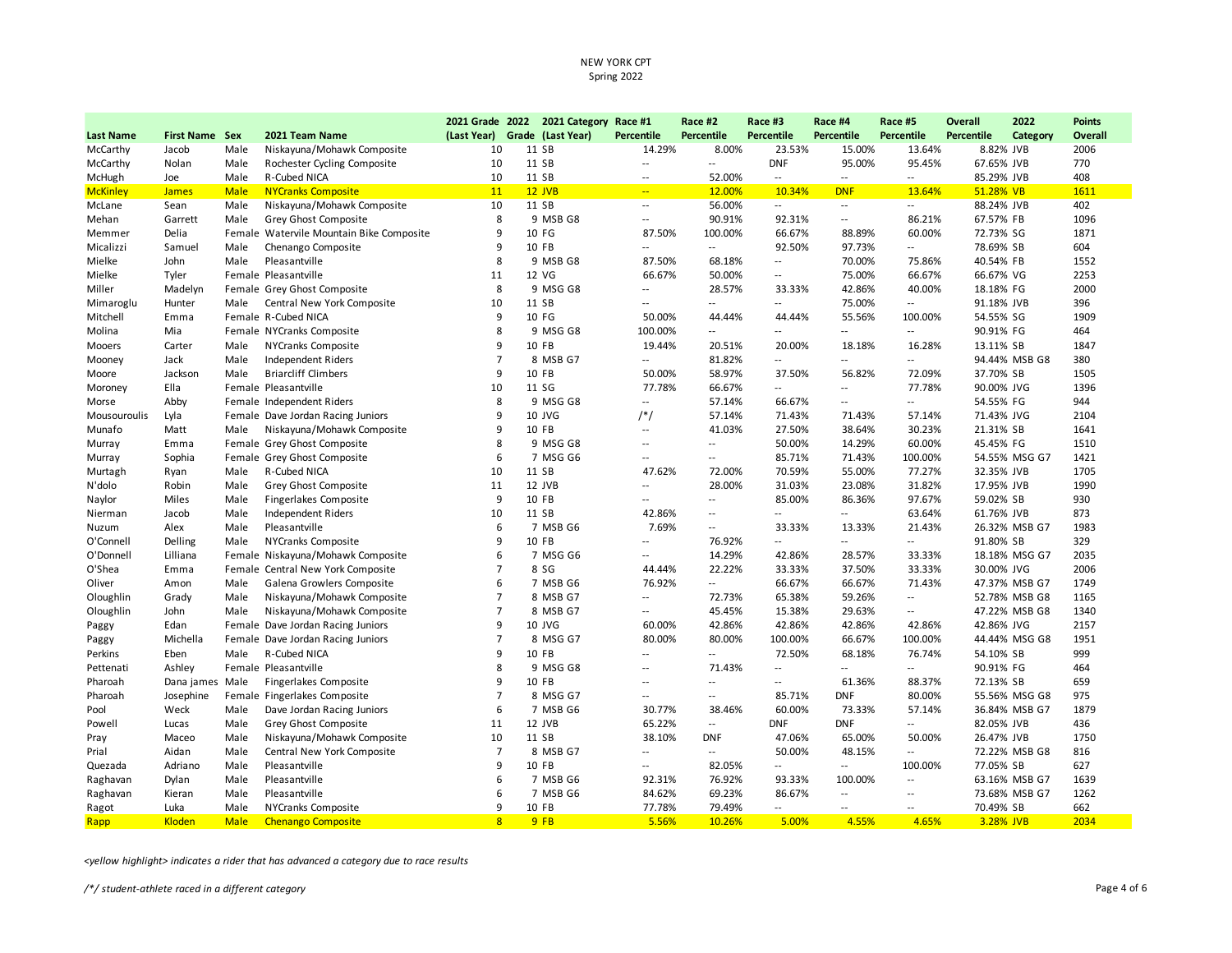|                        |                       |             |                                    | 2021 Grade 2022 | 2021 Category     | Race #1                  | Race #2                  | Race #3                  | Race #4                  | Race #5                  | <b>Overall</b>    | 2022           | <b>Points</b> |
|------------------------|-----------------------|-------------|------------------------------------|-----------------|-------------------|--------------------------|--------------------------|--------------------------|--------------------------|--------------------------|-------------------|----------------|---------------|
| <b>Last Name</b>       | <b>First Name Sex</b> |             | 2021 Team Name                     | (Last Year)     | Grade (Last Year) | <b>Percentile</b>        | <b>Percentile</b>        | <b>Percentile</b>        | <b>Percentile</b>        | Percentile               | <b>Percentile</b> | Category       | Overall       |
| Reed                   | Nathan                | Male        | Grey Ghost Composite               | 9               | 10 FB             | 80.56%                   | 74.36%                   | 67.50%                   | 29.55%                   | 55.81%                   | 42.62% SB         |                | 1484          |
| Reich                  | Owen                  | Male        | Bronxville HS                      | 11              | 12 JVB            | $\overline{\phantom{a}}$ | $\overline{\phantom{a}}$ | 93.10%                   | $\overline{\phantom{a}}$ | $\overline{\phantom{a}}$ | 94.87% JVB        |                | 380           |
| Rice                   | Nathaniel             | Male        | R-Cubed NICA                       | 9               | 10 FB             | $\sim$                   | $\sim$                   | $\ddot{\phantom{a}}$     | $\sim$                   | 27.91%                   | 81.97% SB         |                | 453           |
| Rice                   | Noah                  | Male        | R-Cubed NICA                       | $\overline{7}$  | 8 MSB G7          | $\sim$                   |                          | $\overline{a}$           | $\overline{a}$           | 72.00%                   |                   | 88.89% MSB G8  | 413           |
| Riggins-George Jackson |                       | Male        | <b>Fingerlakes Composite</b>       | 9               | 10 FB             | $\overline{\phantom{a}}$ | $\sim$                   | Ξ.                       | 65.91%                   | 93.02%                   | 75.41% SB         |                | 645           |
| Rizzi                  | Addison               |             | Female Niskayuna/Mohawk Composite  | $\overline{7}$  | 8FG               | 12.50%                   | 33.33%                   | 33.33%                   | 22.22%                   | 20.00%                   | 18.18% JVG        |                | 2035          |
| Robson                 | Noah                  | Male        | <b>Fingerlakes Composite</b>       | 9               | 10 FB             | $\overline{\phantom{a}}$ | $\overline{\phantom{a}}$ | $\overline{\phantom{a}}$ | 88.64%                   | $\sim$                   | 95.08% SB         |                | 304           |
| Romocki                | Connor                | Male        | Central New York Composite         | 8               | 9 MSB G8          | $\sim$                   | $\sim$                   | 65.38%                   | 73.33%                   | $\overline{\phantom{a}}$ | 81.08% FB         |                | 745           |
| Rudnick                | Rowan                 | Male        | Central New York Composite         | $\overline{7}$  | 8 MSB G7          | $\sim$                   | $\overline{a}$           | 53.85%                   | 33.33%                   | $\overline{\phantom{a}}$ |                   | 69.44% MSB G8  | 836           |
| Rugg                   | Calvin                | Male        | R-Cubed NICA                       | 9               | 10 FB             | $\overline{\phantom{a}}$ | 97.44%                   | $\overline{a}$           | $\overline{\phantom{a}}$ | $\overline{\phantom{a}}$ | 93.44% SB         |                | 306           |
| Russo                  | Jake                  | Male        | NYCranks Composite                 | 9               | 10 FB             | 52.78%                   | 61.54%                   | 60.00%                   | 79.55%                   | 51.16%                   | 40.98% SB         |                | 1493          |
| Russo                  | Max                   | Male        | NYCranks Composite                 | 9               | 10 FB             | 69.44%                   | 46.15%                   | 40.00%                   | 43.18%                   | 62.79%                   | 34.43% SB         |                | 1534          |
| Ryan                   | Agatha                |             | Female Catskill Claws Composite    | 10              | 11 SG             | 55.56%                   | 33.33%                   | 22.22%                   | 25.00%                   | 22.22%                   | 20.00% JVG        |                | 2025          |
| Ryan                   | Josephine             |             | Female Rochester Cycling Composite | $\overline{7}$  | 8 MSG G7          | $\overline{\phantom{a}}$ | $\overline{\phantom{a}}$ | $\overline{\phantom{a}}$ | <b>DNF</b>               | --                       |                   | 100.00% MSG G8 | 0             |
| Ryan                   | Thomas                | Male        | Rochester Cycling Composite        | 9               | 10 FB             | $\sim$                   | $\overline{a}$           | 97.50%                   | --                       | --                       | 95.08% SB         |                | 304           |
| Rynski                 | Gerik                 | Male        | Rochester Cycling Composite        | 9               | 10 FB             | $\sim$                   | 87.18%                   | 87.50%                   | 81.82%                   | 69.77%                   | 49.18% SB         |                | 1292          |
| Salvinski              | Johnny                | Male        | Chenango Composite                 | 9               | 10 FB             | $\overline{\phantom{a}}$ | $-1$                     | <b>DNF</b>               | $-$                      | --                       | 100.00% SB        |                | 0             |
| Sanchez                | Andrew                | <b>Male</b> | <b>Dave Jordan Racing Juniors</b>  | 8               | 9 JVB             | $/*/$                    | 4.00%                    | 3.45%                    | 3.85%                    | 9.09%                    | 2.56% VB          |                | 2224          |
| Sanchez                | Tatiana               |             | Female Dave Jordan Racing Juniors  | 6               | 7 FG              | $/*/$                    | 22.22%                   | 11.11%                   | 11.11%                   | 10.00%                   | 9.09% FG          |                | 2065          |
| Santilli               | Joseph                | Male        | Pleasantville                      | 9               | 10 FB             | <b>DNF</b>               | 23.08%                   | --                       | $\overline{a}$           | Ξ.                       | 83.61% SB         |                | 434           |
| Sauthoff               | Nikian                | Male        | Pleasantville                      | 10              | 11 SB             | 4.76%                    | 4.00%                    | 5.88%                    | 5.00%                    | 9.09%                    | 2.94% JVB         |                | 2064          |
| <b>Schade</b>          | Lucas                 | <b>Male</b> | Dave Jordan Racing Juniors         | 10              | 11 JVB            | 13.04%                   | 16.00%                   | 17.24%                   | 11.54%                   | 36.36%                   | 10.26% VB         |                | 2103          |
| Schindler              | Aiden                 | Male        | Rockland Mountain Riders Composite | $\overline{7}$  | 8 MSB G7          | 8.33%                    | 9.09%                    | 3.85%                    | $\overline{a}$           | 12.00%                   |                   | 2.78% MSB G8   | 2019          |
| Scholl                 | Daniel                | Male        | Galena Growlers Composite          | 11              | 12 JVB            | $\overline{\phantom{a}}$ | 48.00%                   | 27.59%                   | 26.92%                   | 68.18%                   | 25.64% JVB        |                | 1895          |
| Scholl                 | Lucas                 | Male        | Galena Growlers Composite          | 8               | 9 MSB G8          | $\overline{\phantom{a}}$ | 86.36%                   | 61.54%                   | 66.67%                   | 79.31%                   | 43.24% FB         |                | 1519          |
| Scott                  | Cooper                | Male        | R-Cubed NICA                       | 6               | 7 MSB G6          | 53.85%                   | 46.15%                   | 40.00%                   | 40.00%                   | 35.71%                   |                   | 31.58% MSB G7  | 1903          |
| <b>Seidel</b>          | Joseph                | <b>Male</b> | Dave Jordan Racing Juniors         | 9               | <b>10 FB</b>      | 11.11%                   | 17.95%                   | 10.00%                   | 13.64%                   | 11.63%                   | 8.20% JVB         |                | 1935          |
| Seidel                 | Ruth                  |             | Female Dave Jordan Racing Juniors  | $\overline{7}$  | 8 MSG G7          | 40.00%                   | 40.00%                   | 42.86%                   | 33.33%                   | 60.00%                   |                   | 22.22% MSG G8  | 2024          |
| Seltzer                | Jacob                 | Male        | Dave Jordan Racing Juniors         | 6               | 7 MSB G6          | $\overline{\phantom{a}}$ | <b>DNF</b>               | 80.00%                   | 60.00%                   | Щ.                       |                   | 78.95% MSB G7  | 848           |
| Sendek                 | Jason                 | Male        | <b>Briarcliff Climbers</b>         | 11              | 12 VB             | $/*/$                    | 53.85%                   | 60.00%                   | 90.00%                   | 61.54%                   | 57.14% VB         |                | 2122          |
| Shattuck               | Brayden               | Male        | Grey Ghost Composite               | 11              | 12 JVB            | $\overline{a}$           | 36.00%                   | 20.69%                   | 30.77%                   | 22.73%                   | 15.38% JVB        |                | 2001          |
| Shaw                   | Daniel                | Male        | Independent Riders                 | 8               | 9 FB              | 75.00%                   | $\overline{\phantom{a}}$ | Ξ.                       | $\overline{\phantom{a}}$ | $\overline{\phantom{a}}$ | 86.89% FB         |                | 340           |
| Sheldon                | Charlie               | Male        | Galena Growlers Composite          | 9               | 10 FB             | $\overline{\phantom{a}}$ | $\sim$ $\sim$            | 95.00%                   | 84.09%                   | 95.35%                   | 60.66% SB         |                | 924           |
| Sheridan               | Colin                 | Male        | Independent Riders                 | 9               | 10 FB             | 66.67%                   | 92.31%                   | $\overline{a}$           | $\sim$                   | $\overline{a}$           | 68.85% SB         |                | 663           |
| Shostack               | Zachary               | Male        | Central New York Composite         | 11              | 12 VB             | 22.22%                   | 23.08%                   | 10.00%                   | 30.00%                   | 15.38%                   | 14.29% VB         |                | 2335          |
| Siverling              | Karlynne              |             | Female R-Cubed NICA                | 10              | 11 SG             | 22.22%                   | <b>DNF</b>               | 44.44%                   | 50.00%                   | 66.67%                   | 50.00% JVG        |                | 1935          |
| Sloan                  | Aiden                 | Male        | R-Cubed NICA                       | 6               | 7 MSB G6          | 15.38%                   | 23.08%                   | 26.67%                   | 33.33%                   | 7.14%                    |                   | 10.53% MSB G7  | 2018          |
| Smith                  | Erin                  |             | Female R-Cubed NICA                | 9               | 10 VG             | 16.67%                   | 16.67%                   | 20.00%                   | 25.00%                   | 16.67%                   | 16.67% VG         |                | 2375          |
| Smith                  | Kathryn               |             | Female R-Cubed NICA                | $\overline{7}$  | 8 MSG G7          | 20.00%                   | 20.00%                   | 14.29%                   | 16.67%                   | 20.00%                   |                   | 11.11% MSG G8  | 2075          |
| Sorenson               | Louisa                |             | Female NYCranks Composite          | 9               | 10 FG             | 100.00%                  | 88.89%                   | 77.78%                   | $\overline{\phantom{a}}$ | 70.00%                   | 81.82% SG         |                | 1822          |
| Speulstra              | Collin                | Male        | R-Cubed NICA                       | 11              | 12 JVB            | 21.74%                   | 68.00%                   | 24.14%                   | 19.23%                   |                          | 23.08% JVB        |                | 1921          |
| Sprague                | Talon                 | Male        | Catskill Claws Composite           | 8               | 9 MSB G8          | 31.25%                   | <b>DNF</b>               | $\overline{a}$           | $\overline{a}$           | 89.66%                   | 72.97% FB         |                | 833           |
| Stein                  | Zachary               | Male        | NYCranks Composite                 | 11              | 12 JVB            | 95.65%                   | 88.00%                   | $\overline{\phantom{a}}$ | $\sim$ $\sim$            | $\overline{\phantom{a}}$ | 66.67% JVB        |                | 800           |
| Stevenson              | Tyler                 | Male        | Catskill Claws Composite           | $\overline{7}$  | 8 MSB G7          | 33.33%                   | 40.91%                   | 46.15%                   | 25.93%                   | 28.00%                   |                   | 19.44% MSB G8  | 1871          |
| Strzepek               | Natalie               |             | Female Rochester Cycling Composite | 9               | 10 FG             | $\overline{\phantom{a}}$ | $\sim$ $-$               | 100.00%                  | 100.00%                  | 80.00%                   | 90.91% SG         |                | 1352          |
| <b>Sulas</b>           | Hannah                |             | <b>Female Otsego Composite</b>     | 11              | $12$ JVG          | 40.00%                   | 14.29%                   | 14.29%                   | 28.57%                   | 28.57%                   | 28.57% VG         |                | 2214          |
| Sulas                  | William               | Male        | Otsego Composite                   | 9               | 10 FB             | 33.33%                   | 33.33%                   | 22.50%                   | 40.91%                   | 60.47%                   | 19.67% SB         |                | 1661          |
| Svenson                | Robert                | Male        | Central New York Composite         | $\overline{7}$  | 8 MSB G7          | <b>DNF</b>               | $\overline{a}$           | $\overline{\phantom{a}}$ | <b>DNF</b>               | Ξ.                       |                   | 100.00% MSB G8 | 0             |
| Taber                  | Jon                   | Male        | Central New York Composite         | 8               | 9 MSB G8          | 6.25%                    | 4.55%                    | 3.85%                    | 3.33%                    | 3.45%                    | 2.70% FB          |                | 2075          |
|                        |                       |             |                                    |                 |                   |                          |                          |                          |                          |                          |                   |                |               |